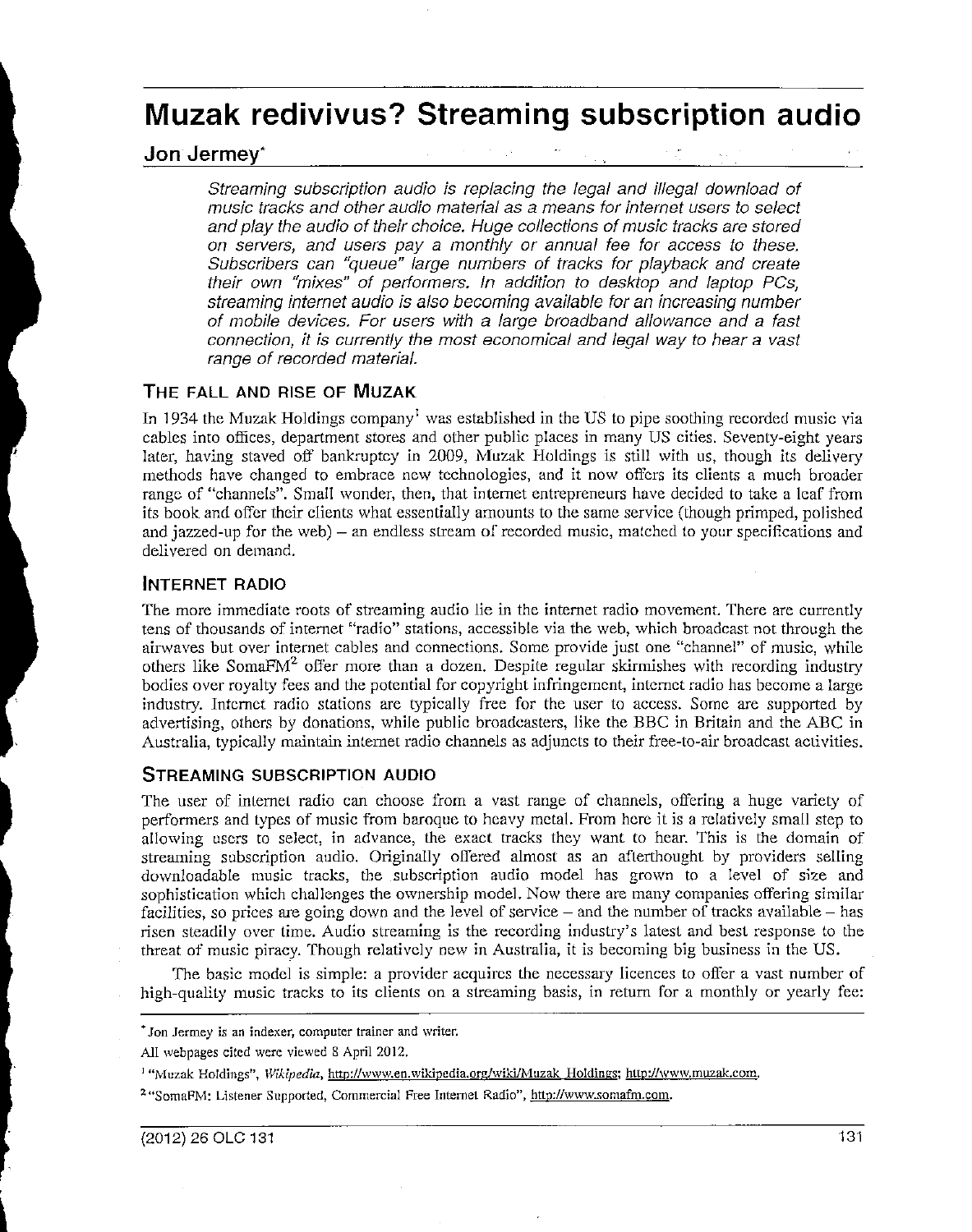subscribers are permitted to play any track but not to retain the track on their system, so that when the subscription ends, so does their legal access to the music. Subscribers can search the provider's database for music or performers, and select tracks they want to hear. These are "queued" on the server and sent to the subscriber's PC, usually via a web browser. Subscribers can play any track as often as they want to hear it, exactly as if they owned the music. Their choices are saved \Vhen they go offline, and they can log in from any other browser and access their music queue from there, though only one user can be logged in to a particular account at any time. Some providers extend the same functionality to mobile devices like mobile phones and Android tablets.

Because the service on offer is essentially the same from each provider, competition is mainly on price, the number of tracks available, and the range of mobile devices supported. Below I have described three of the streaming subscription audio services currenlly available in Australia. All of them have free trial subscription periods available, so you can sample their features before you commit yourself.

## $JB$  Hi-Fi  $-$  Cheap and cheerful

The JB Hi-Fi company has recently opened a music streaming service<sup>3</sup> for both PCs and mobile devices. Subscription rates are among the lowest available, al A\$25 for three months or A\$80 for 12 months. Users can obtain a month's trial subscription via a mobile phone number. Streaming is purely web-based, so it should work on any operating syslem that supports a standard web browser.

According to *APC Magazine, <sup>4</sup>*the service has licensed 10 million tracks, although not all of those may yet be available. In addition to the ordinary track queuing facility, users can collect tracks into playlists (called "mixes") which they can store and recall later. Users can also choose to make their playlists available for other subscribers to view and play. In addition to text-based searching for titles or performers, users can opt to explore new music by browsing through genres or by examining the most popular choices. There is a small amount of information on most performers, but no links to more detailed material. Navigation paths through the system are not always obvious. Searching was sometimes a little slow, and it often took a minute or so to find and display my track list after I logged on to the site.

Where JB Hi-Fi falls down in comparison with other systems is in its limited number of tracks. Despite its impressive claims, I found that searching for more obscure artists turned up fewer results than with other providers. This is a deficiency that may be repaired in time, but if your musical tastes lie outside the mainstream, you may be better off payjng a little more for a more comprehensive service.

### Zune.net

The Microsoft Zune is a portable MP3 playing device which was intended to compete with the Apple iPod. For various reasons, including some clumsy design decisions, it never managed to do so, but Microsoft, with its customary persistence, has continued to support and promote the device and is now using it as the basis for a music distribution system. Subscribers to Zunc.net<sup>5</sup> in the US get access to digital tracks they can play as streaming audio on their PCs and download to their mobile devices, including the Zune and the Xbox gaming console. The music files are protected by digital rights management (DRM) and stop playing if the subscription expires. Zune has a 14-day free trial service but this requires a credit card number. ff you do not cancel after the trial period, you move automatically to a monthly charge of US\$12. You can also purchase an annual subscription for US\$120.

Although Microsoft does not make this clear, it appears that territorial marketing restrictions prevent Zune.net subscribers in Australia from downloading most of their tracks for synchronisation

*<sup>5</sup>*"Zune - Music", http://www.social.zune.net/music.

<sup>&</sup>lt;sup>3</sup> "JBHi-Fi NOW Beta", https://www.now.jbhifi.com.au/#/music/Home/Choose.

<sup>4</sup> Docktill P, "JB Hi-Fi NO\V Beta Serves up Free Music Slrcaming for a Month'', *APC Magazine* (14 December 2011), http://www.apcmag.com/jb-hi-fi-now-beta-serves-up-free-music-streaming-for-a-month.htm.